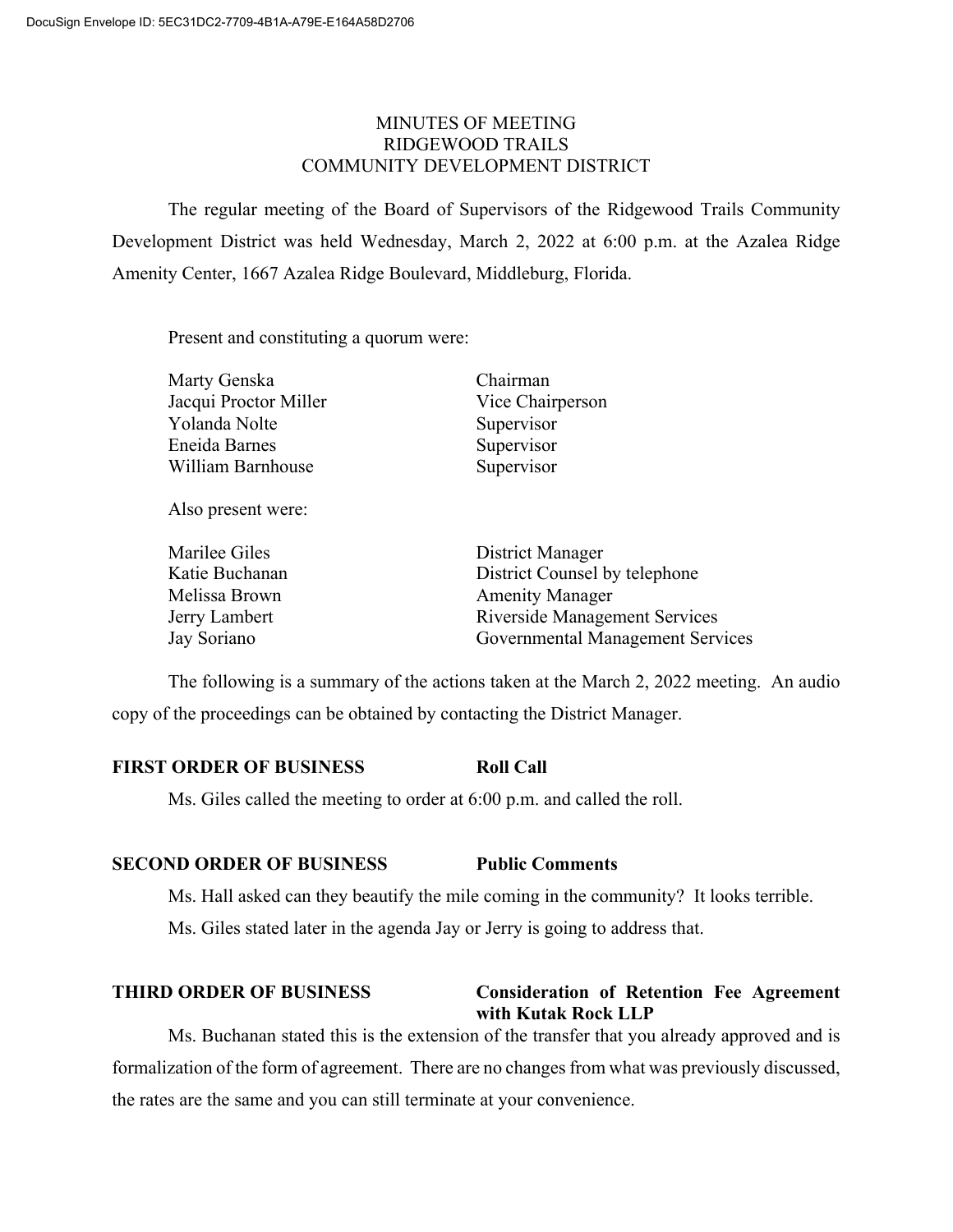March 2, 2022 Ridgewood Trails CDD

Ms. Miller asked the agreement says we can terminate with written notice, but it doesn't have to be 30 days in advance or anything like that?

Ms. Buchanan stated no, it can be immediate.

Ms. Miller asked and they have the same with us, they can terminate with us without a 30 day notice?

Ms. Buchanan stated that is definitely the intent but I'm happy to modify the agreement on my end with a 30-day termination. You can approve it as amended on the record and I will get you an updated form of agreement. If you will have the signature page executed, we will put that page in.

> On MOTION by Mr. Genska seconded by Ms. Barnes with all in favor the fee agreement with Kutak Rock LLP was approved as amended on the record.

## **FOURTH ORDER OF BUSINESS Consideration of Proposals from Vector Security Company**

### **A. Access Control**

Ms. Brown stated the first proposal is for card entry to the restrooms by the large pool.

On MOTION by Mr. Genska seconded by Mr. Barnhouse with all in favor the agreement with Alpha Dog is to be terminated and a new access control agreement with Vector Security Company was approved.

## **FIFTH ORDER OF BUSINESS Staff Reports**

### **A. Attorney**

There being none, the next item followed.

## **B. Engineer**

There being none, the next item followed.

### **C. Manager**

There being none, the next item followed.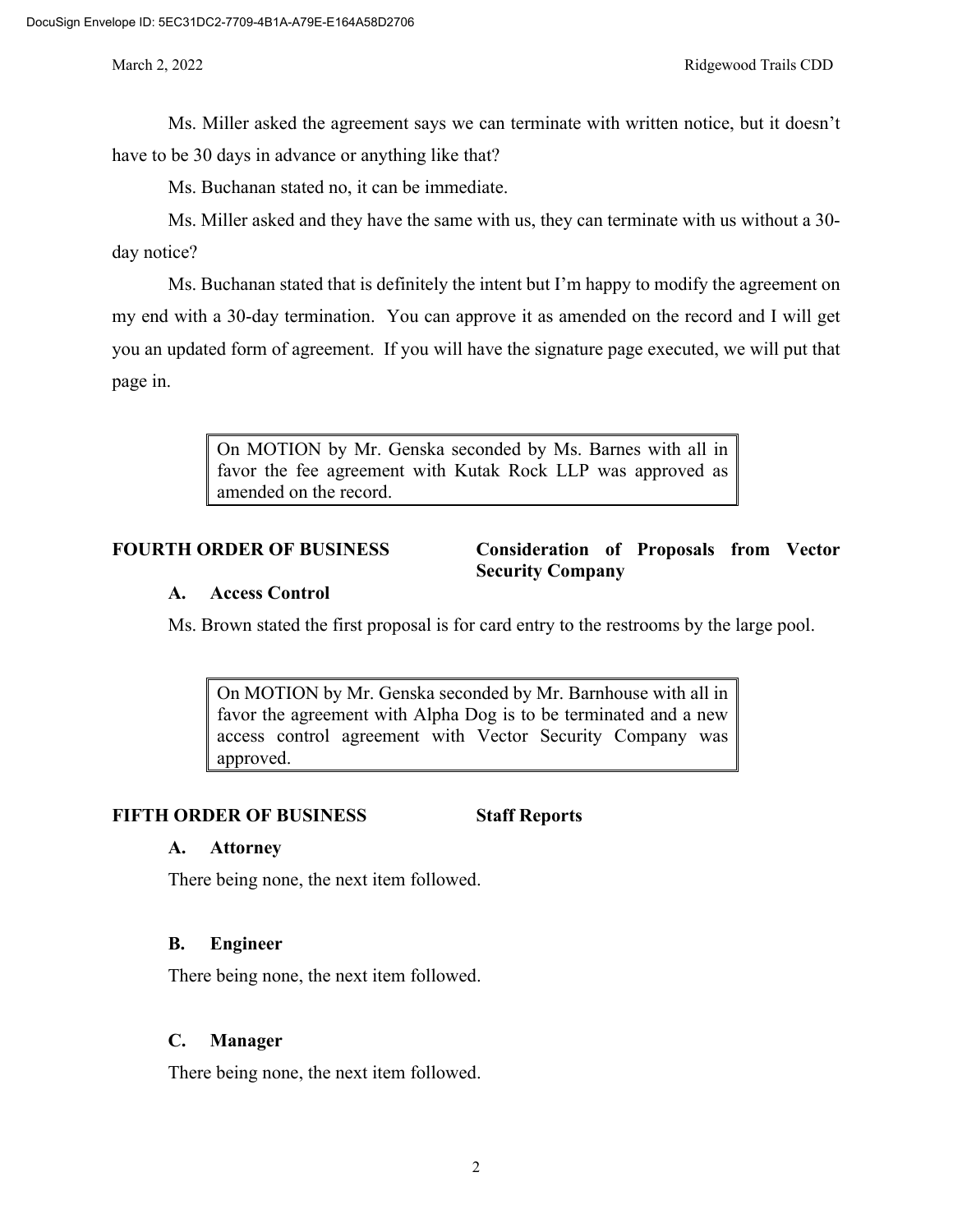#### **D. Operation Manager's Report –Report**

### **1. Report**

Mr. Lambert and Mr. Soriano introduced themselves and gave an overview of their background and experiences and Mr. Soriano discussed landscape areas that need to be renewed, annuals, perennials and streetlights.

#### **2. Landscape Quality Inspection Report**

A copy of the landscape inspection report was included in the agenda package.

#### **E. Amenity Manager**

A copy of the amenity center manager's report was included in the agenda package.

#### **SIXTH ORDER OF BUSINESS Supervisor's Requests and Public Comments**

Mr. Genska stated I want to set up a time with Melissa for the camera installation.

Ms. Nolte stated think about putting a playground at Packer Meadow and Bronco because there are a lot of children on those two streets.

Ms. Giles stated if the board wants to do that we will get proposals. For the next fiscal year, we will have a budget line for a capital reserve project playground so that we put money towards that budget line. We will have to talk more about it during budget season to see if that is going to affect the assessments.

Ms. Barnes stated who keeps the fence by Freedom clean?

Mr. Soriano stated we will check to see whose fence that is, if it belongs to the district then we can pressure wash it and can budget for it once or twice a year.

Ms. Young asked if we are unhappy with Tree Amigos, why don't we get another contractor?

Ms. Nolte stated I don't care for Tree Amigos but the problem is there is a labor issue and we could let them go and hire someone else but we could be firing an okay landscaper to hire a really bad one because of the labor issues.

Ms. Giles stated when Brian came on board that was one of the requests, landscape is not happening the way it needs to be, please get involved. I think what we have seen over the last six months he was here is that it is starting to get better. We still have a lot of room for improvement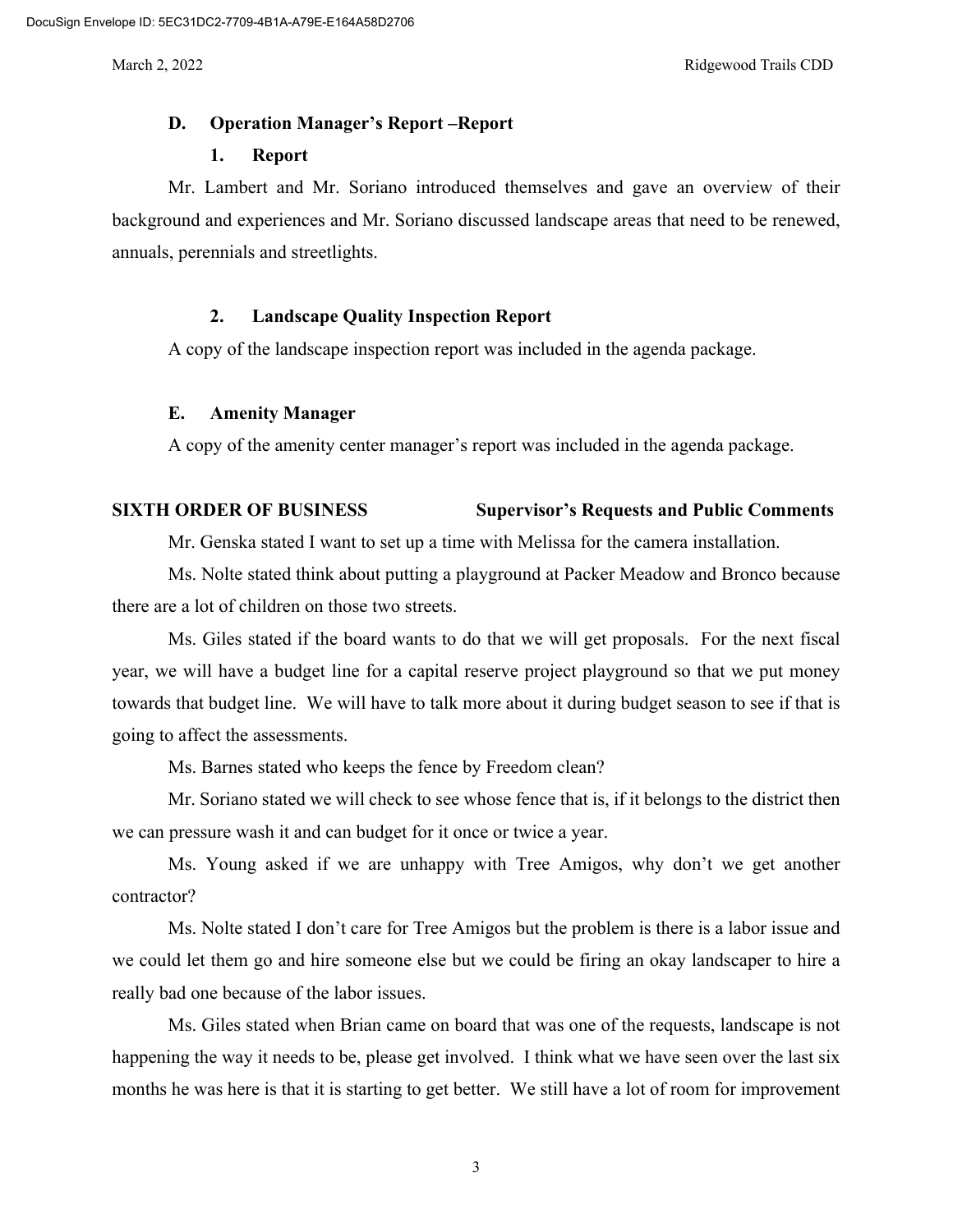in landscaping. All that takes time and I agree this is something we can improve on with Tree Amigos as we start to hold them accountable.

Mr. Lambert stated we are going into the mowing season, so give us some time and let's see if we can manage them and if it improves in the few months. We will hold them accountable.

Mr. Soriano stated I have seen some of the same problems in all the neighborhoods with different providers. Every company has a labor issue.

A resident asked can you do something about the cars parked on both sides of the roads?

Mr. Genska stated the roads are not owned by the CDD; they are owned by the county. We cannot enforce parking on those streets. This board has no control. Talk to your neighbors.

A resident asked why can't Clay County put up a sign saying no parking on this side of the street?

Mr. Soriano stated they can and there is a process. They will charge you for the work and any improvements they make to do traffic control. That is something you may want to talk about with your HOA board because it involves the individual homeowners. You need to have a percentage of homeowners then they will talk to you, send their engineer out and look at what you want to do, such as signs on one side of the road, however you want to do it, but it is very hard to get the percentage of homeowners to get the county come out and meet.

Ms. Giles stated we did the traffic study and there were not enough homeowners who were interested in it.

Mr. Soriano stated you can also contact your county commissioner. Parking on the side of the road is parking enforcement and they should be dealing with people parking like that.

A resident stated we have off-duty police officers.

Ms. Giles stated they monitor the amenity center and the amenities within the district but if there is an issue with speeding, Melissa will work with those off duty officers to focus on that.

A resident asked are they going to upgrade our activities, are they going to do better for the children in the communities? The Christmas event was horrible, there was nothing for the children to do. The only thing they had was the horses, the buggy ride and a petting zoo. There was no hands on craft activities for the children. Everything here they had to pay for.

Ms. Brown stated we had Santa Claus, the grinch, Mrs. Claus, candy canes.

Ms. Giles stated if you would like to send some recommendations to the board, more specific ideas of what you would personally like to see, you can do that.

4